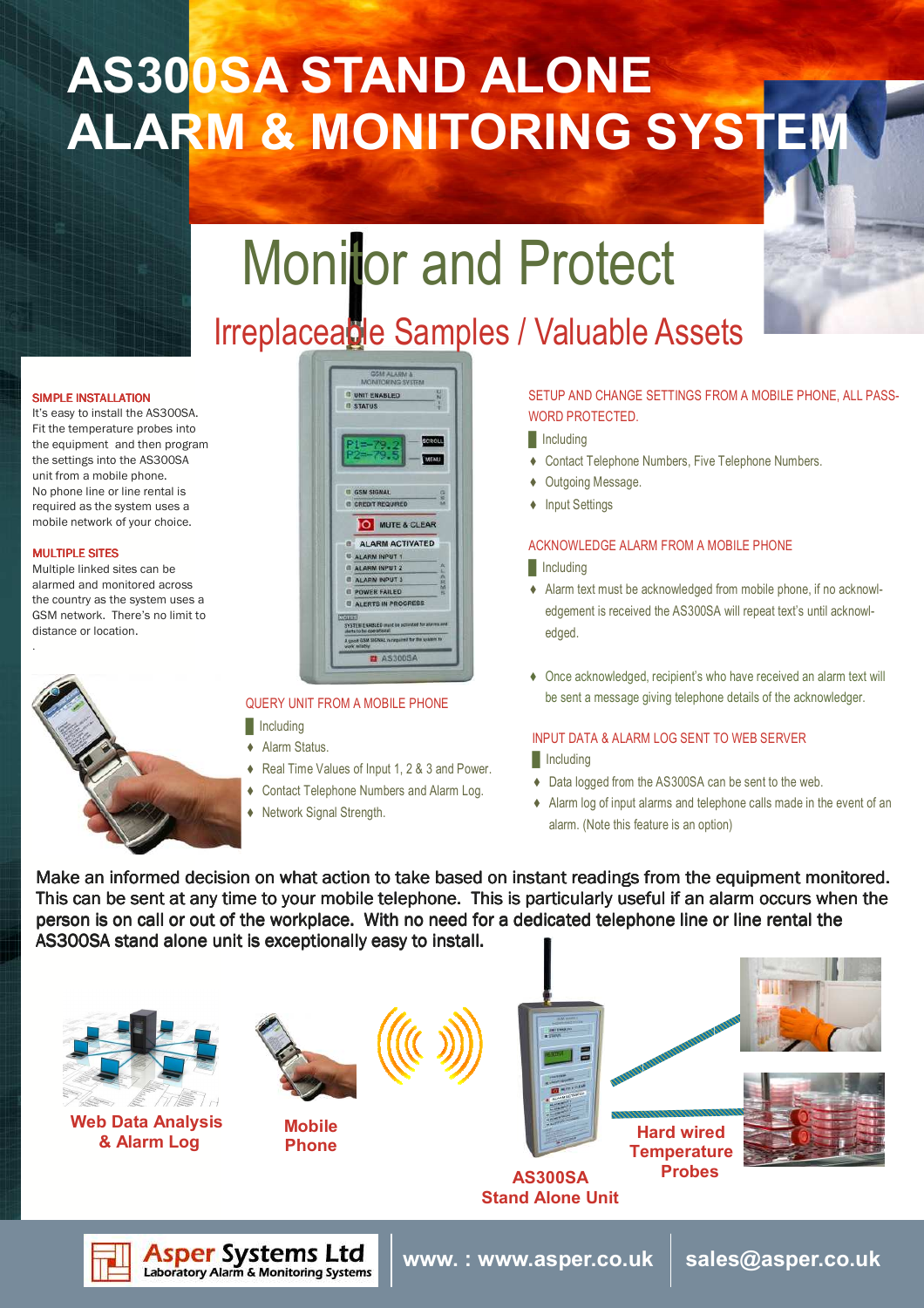### Features

The AS300 system is a new generation of monitoring and alarm systems using the Global System for Mobile Communications (GSM) and wireless technology. The monitoring and data logging system allows laboratory and hospital equipment to be protected. The system ensures the safety and continued effectiveness of medicine produce, blood products and samples at specific refrigeration and freezer temperatures. Due to the high value of many of these goods, Quality Assurance programs increasingly require that storage temperatures are to be verified several times per day and that records be maintained. The AS300SA System will meet the alarm, monitoring and logging requirements.

Make an informed decision on what action to take based on instant readings from the equipment monitored. This can be sent at any time to your mobile telephone. This is particularly useful if an alarm occurs when the person is on call or out of the workplace. With no need for a dedicated telephone line or line rental the AS300SA unit is exceptionally easy to install.

## AS300SA

The AS300SA stand alone unit will accept up to three inputs the usual configuration being I/P1 Temperature, I/P2 Temperature and I/P3 Digital. The system uses the GSM network for communications, this allows the AS300SA to be located anywhere a network signal is present. This is particularly useful if customers equipment is distributed on several sites or different parts of the country.

Five telephone numbers can be allocated in the AS300SA, this allows personnel who are responsible for the equipment to be contacted immediately in case of an alarm.

The AS300SA has many special features like the Defrost Function which allows an input to have the alarms disabled. The disabled period can be set from 0 to 90 hours from the users mobile phone. Once the disabled period has elapsed the alarms will become active automatically.

> **GSM ALARM.** 12:33 0

> > **GSM ALARM...**

Sig=Excellent<br>IP1=-80.1,HA=-55.0,LA=-<br>99.0.DL=25m

 $90.0.0L =$ 

յ∟≡∠5m<br>78.0.HA=-55.0.LA=։

- Compact size.  $170H \times 85W \times 35W$  (mm)
- Simple to use.
- Configurable Inputs I/P1, I/P2, I/P3 and Power Fail.
- Two menus available giving information on the system.
- Last 10 alarms stored in alarm log
- All alarms are time and date stamped.
- Acknowledged by mobile phone.
- Up to five telephone numbers can be allocated to the AS300SA
- $\bullet$  Audible alarm.
- Power failure alarm.
- Rechargeable battery backup.
- Built in communications to mobiles, land lines and web.

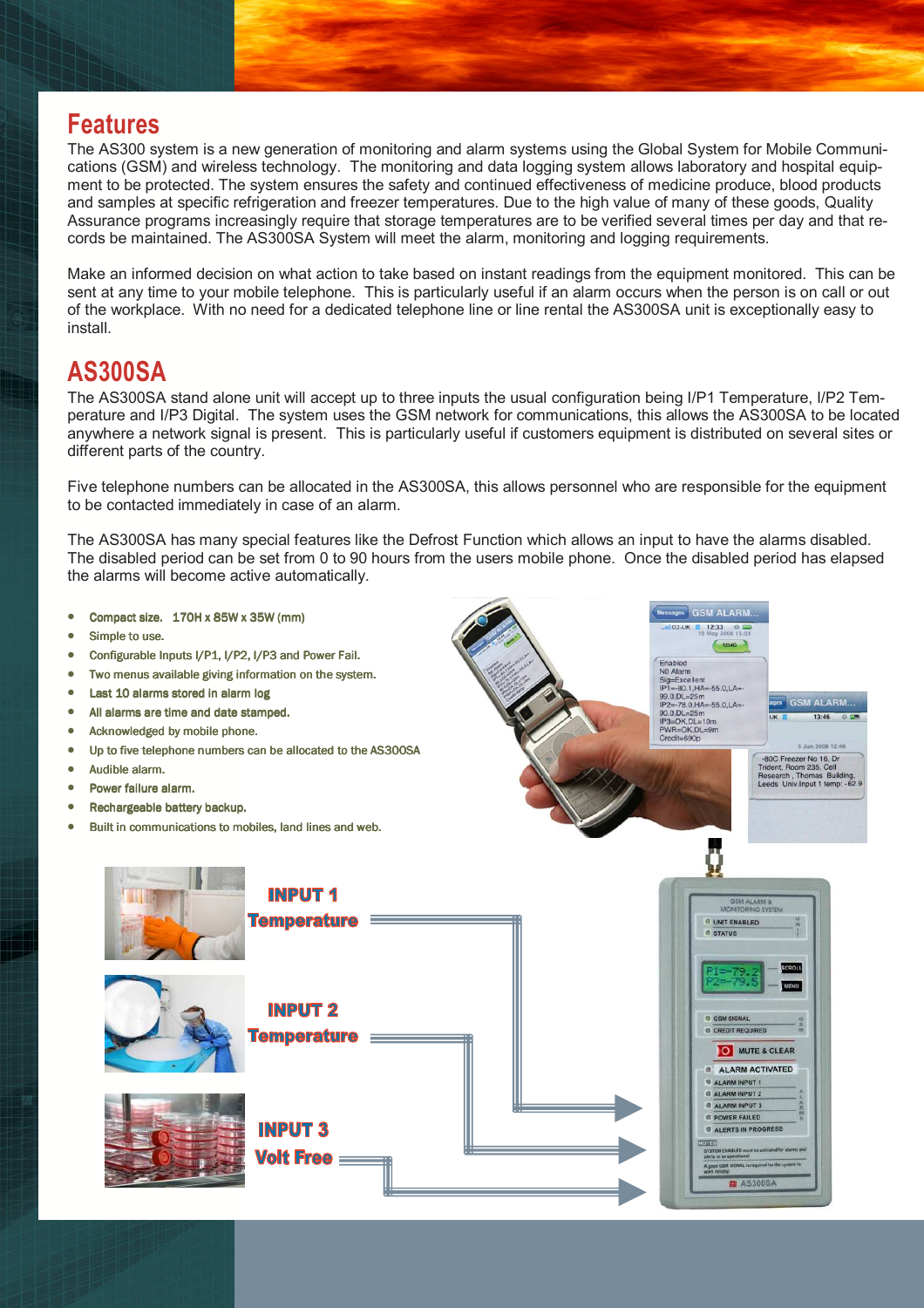

### Data Logging & Alarm Log for the AS300SA

The AS300SA can log data which can be sent to a server, this data can be down loaded to a computer and stored. The data collected can be analysed using our data analysis software. The data interval stored can be set from 1 minute to 60 minutes by text message to AS300SA. An alarm log is also kept giving details of all telephone calls to contact and acknowledgement personal, which are time and date stamped.

| <b>Datadump</b><br>Managing your remote data | Ľ<br><b>ASPER SYSTEMS</b>                 |                                |                 |                        | <b>Datadump</b><br>Managing your remote data |                                   |                                |  |
|----------------------------------------------|-------------------------------------------|--------------------------------|-----------------|------------------------|----------------------------------------------|-----------------------------------|--------------------------------|--|
|                                              | within the 4 213 mode tasks.<br>Select AL |                                |                 |                        |                                              |                                   |                                |  |
|                                              |                                           | Received                       | Deston IMPS     | Ident-Tele No.         | Sertal                                       | <b>Ham Message</b>                | Ferrasse                       |  |
| Login                                        |                                           | 2010-12-30<br>13:35:24         | 357820022514434 | SM 0784 2016257        | 1009                                         | Geo souare ULT                    | 2683U1V014                     |  |
| Username:                                    |                                           | 2010-12-12<br>12:49:31         | 357820022514434 | 88107842016257         | 1009                                         | GSN Alarm and thordoning System   | 2683U1V014                     |  |
|                                              |                                           | 2010-12-11<br>12:49:20         | 357820022514434 | SM 0784 2016257        | 1009                                         | GSM Alarm and Monitoring System   | 268311V014                     |  |
| Password:                                    |                                           | 2010-12-10<br>12:49:38         | 357820022514434 | SW 0784 2016257        | 1009                                         | CSM Alarm and Monitoring System   | 2683U1V014                     |  |
|                                              |                                           | 2010-12-09<br>128244           | 357820022514434 | <b>BM 0784 2016257</b> | 7000                                         | GSM Alarm and Montbring System    | 2683U1V014                     |  |
| Login                                        |                                           | 2010-12-08<br>12:49:54         | 357820322514434 | SM 0784 2016257        | 1002                                         | CSILAIarm and Monitoring System   | 2683U1V014                     |  |
|                                              | r                                         | 2010-12-07<br>10:43:01         | 357820022514434 | S## 6784 2016257       | 1009                                         | GSM Alarm and Monitoring System   | 2683U1V014                     |  |
|                                              |                                           | 2010-12-00<br>10:43:08         | 357820022514434 | 888 0784 2016257       | 1009                                         | GSM Alarm and Monitoring System   | 2683U1V014                     |  |
|                                              | E                                         | 2010-12-05<br>10:43:18         | 357820022514434 | RNI 6784 2016257       | 1000                                         | C/SM Atarm and Noridoring System. | 2683U1V014                     |  |
|                                              |                                           | 2010-12-04<br>10.4243          | 357820022514434 | 88107042016257         | 1009                                         | GSN Alarm and Worlforing System   | 2683U1V014                     |  |
|                                              |                                           | 2P selected flox and download. |                 |                        |                                              |                                   | Download Help File Contact (i) |  |

### Data Dump

Data from the AS300SA will be sent to the server once every 24 hours. The data can also be sent on demand by the user. To access the data a username and password is required. The data is organised into zip files and can be downloaded to the customers computer.

| Serial Number: 0 |                                   | Probe 1                 | Probe <sub>2</sub>      |  |
|------------------|-----------------------------------|-------------------------|-------------------------|--|
| First Reading:   | 10/11/2010 13:46:42               | Max Temp (°C): 21.6     | Max Temp (°C): 217      |  |
|                  | Last Reading: 16/11/2010 15:29:43 | Min Temp ('C): 111      | Min Temp ('C): 11.1     |  |
| No. of Readings: | 167                               | Average Temp (°C): 16.1 | Average Temp (°C): 16.0 |  |

 $per 2010$   $\rightarrow$  15:29:43  $\rightarrow$ 

|   | Time                | Probe 1<br>Actual<br>Temp<br>(C) | Probe <sub>1</sub><br>Upper<br>Limit (°C) | Probe <sub>1</sub><br>Lower<br>Limit (°C) | Probe 1<br>Time<br>Delay | Probe <sub>2</sub><br>Actual<br>Temp<br>(C <sub>C</sub> ) | Probe <sub>2</sub><br>Upper<br>Limit (°C) | Probe <sub>2</sub><br>Lower<br>Limit (°C) |    |
|---|---------------------|----------------------------------|-------------------------------------------|-------------------------------------------|--------------------------|-----------------------------------------------------------|-------------------------------------------|-------------------------------------------|----|
| ٠ | 10/11/2010 13:46:42 | 152                              | 28.0                                      | $-199.0$                                  | 1                        | 149                                                       | 990                                       | $-199.0$                                  |    |
|   | 10/11/2010 14:47:05 | 159                              | 280                                       | $-1990$                                   | 1                        | 15.7                                                      | 990                                       | $-1990$                                   |    |
|   | 10/11/2010 15:47:28 | 153                              | 280                                       | $-1990$                                   | 1                        | 150                                                       | 990                                       | $-1990$                                   |    |
|   | 10/11/2010 16:47:52 | 14.8                             | 28.0                                      | $-199.0$                                  | ŧ                        | 14.6                                                      | 99.0                                      | $-199.0$                                  |    |
|   | 10/11/2010 17:48:15 | 14.4                             | 28.0                                      | $-199.0$                                  | 1                        | 14.4                                                      | 99.0                                      | $-199.0$                                  |    |
|   | 10/11/2010 18:48:39 | 13.8                             | 28.0                                      | $-199.0$                                  | 1                        | 13.9                                                      | 99.0                                      | $-199.0$                                  |    |
|   | 10/11/2010 19:49:02 | 133                              | 28.0                                      | $-199.0$                                  | 1                        | 134                                                       | 99.0                                      | $-199.0$                                  |    |
|   | 10/11/2010 20:49:26 | 127                              | 28.0                                      | $-1990$                                   | 1                        | 127                                                       | 990                                       | $-1990$                                   |    |
|   | 10/11/2010 21:49:49 | 12.5                             | 28.0                                      | $-1990$                                   | 1                        | 12.4                                                      | 990                                       | $-1990$                                   |    |
|   | 10/11/2010 22:50:13 | 12.2                             | 28.0                                      | $-199.0$                                  | 1                        | 12.2                                                      | 99.0                                      | $-199.0$                                  |    |
|   | 10/11/2010 23:50:36 | 12.1                             | 28.0                                      | $-199.0$                                  | Ŧ                        | 12.0                                                      | 99.0                                      | $-199.0$                                  |    |
|   | 11/11/2010 00:50:59 | 11.9                             | 28.0                                      | $-199.0$                                  | ŧ                        | 119                                                       | 99.0                                      | $-199.0$                                  |    |
|   | 11/11/2010 01:51:23 | 11.9                             | 28.0                                      | $-1990$                                   | Ŧ                        | 118                                                       | 990                                       | $-199.0$                                  | 10 |
|   | 11/11/2010 02:51:46 | 11.8                             | 28.0                                      | $-1990$                                   | 1                        | 11.8                                                      | 990                                       | $-1990$                                   | 10 |
|   | 11/11/2010 03:52:16 | 11.6                             | 28.0                                      | $-199.0$                                  | 1                        | 11.6                                                      | 990                                       | $-199.0$                                  | 10 |
|   | 11/11/2010 04:52:33 | 11.3                             | 28.0                                      | $-1990$                                   | ŧ                        | 11.3                                                      | 99.0                                      | $-1990$                                   | 10 |
|   | 11/11/2010 05:52:57 | 11.1                             | 28.0                                      | $-199.0$                                  | 1                        | 11.1                                                      | 99.0                                      | $-199.0$                                  | 10 |
|   | 11/11/2010 06:53:20 | 11.4                             | 28.0                                      | $-199.0$                                  | 1                        | 11.4                                                      | 99.0                                      | $-199.0$                                  | 10 |
|   | 11/11/2010 07:53:44 | 11.7                             | 28.0                                      | $-199.0$                                  | 1                        | 11.5                                                      | 990                                       | $-199.0$                                  | 10 |
|   | 11/11/2010 08:54:09 | 12.3                             | 28.0                                      | $-199.0$                                  | 1                        | 12.2                                                      | 990                                       | $-199.0$                                  | 10 |
|   | 11/11/2010 09:54:31 | 12.5                             | 280                                       | $-1990$                                   | 1                        | 123                                                       | 990                                       | $-1990$                                   | 10 |
|   | 11/11/2010 10:54:54 | 12.7                             | 28.0                                      | $-199.0$                                  | 1                        | 12.6                                                      | 99.0                                      | $-199.0$                                  | 10 |
|   |                     | $\sim$ $\sim$                    | $- - -$                                   | $-1$                                      | $\sim$                   | $ -$                                                      | $- - -$                                   |                                           |    |



Data analysis software allows the user to look at the data in numerical and graphical forms. Information at the top of the screen is displayed for the selected unit. Information includes, Serial Number, First Reading, Last Reading, Number of Readings, Max Temp, Min Temp and Average Temp for I/P1 and I/P2.



The data in the columns displays information on Date, Time, Temperature Input 1, Temperature Input 2, High Alarm Set-point, Low Alarm Set-point and Delay Time. Graphs with scale breaks can be displayed by simply clicking on the graph tab.

The alarm log gives historical information of time, date, call direction, telephone numbers, alarm input and whether the call was successful or failed.



### Reporting

Print out of the data can be done in three ways.

- Transmitter Report prints the data column view.
- Graph Report prints the graph view.
- Summary Report prints the "header" information for each transmitter and alarm log.